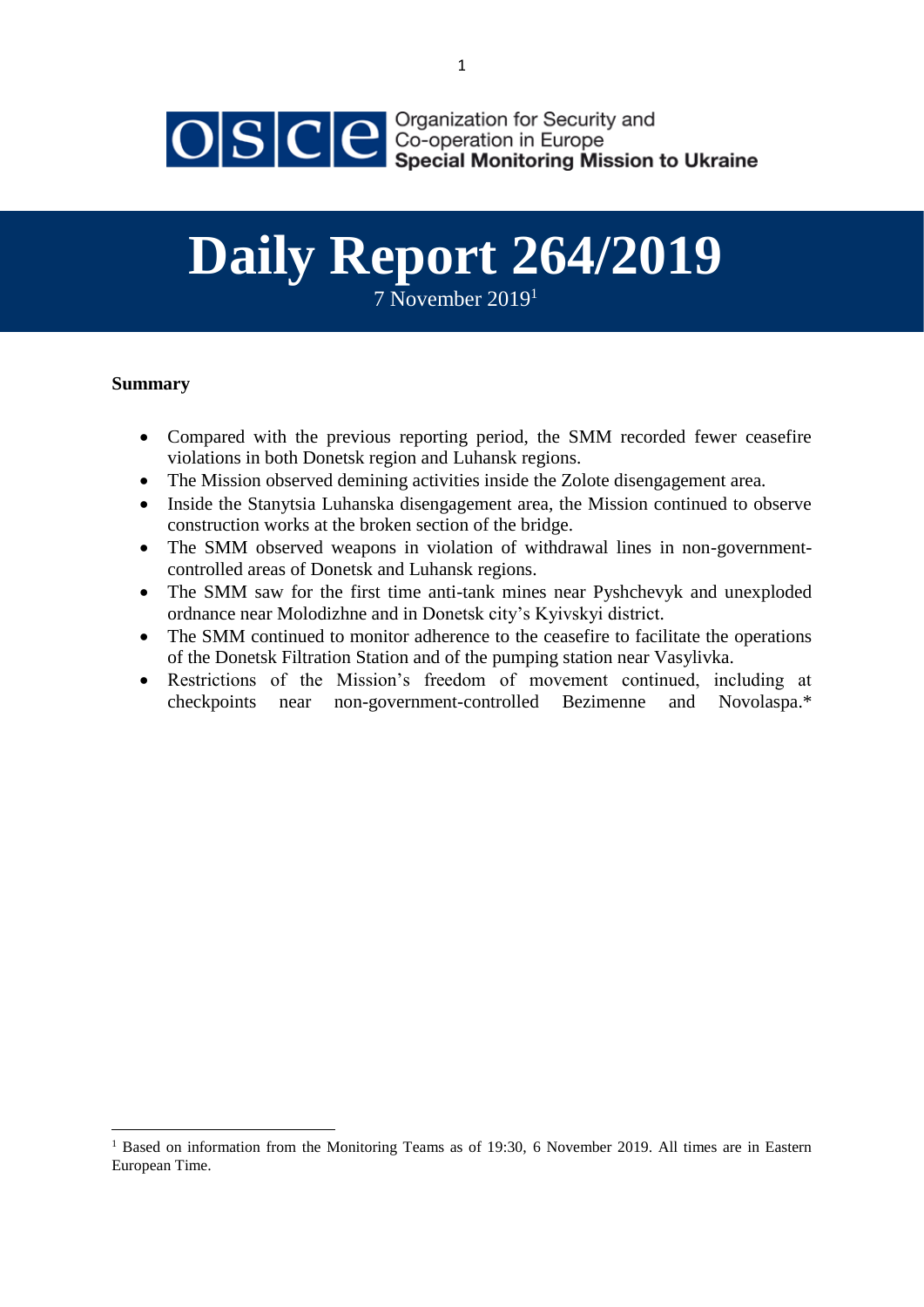# <span id="page-1-0"></span>**Ceasefire violations<sup>2</sup>**



<sup>&</sup>lt;sup>2</sup> For a complete breakdown of ceasefire violations, please see the annexed table. During the reporting period, the SMM cameras in Popasna and Kriakivka were not operational. During the reporting period, fog limited the observation capabilities of some of the SMM cameras.

<sup>&</sup>lt;sup>3</sup> Including explosions.

<sup>4</sup> Including from unidentified weapons.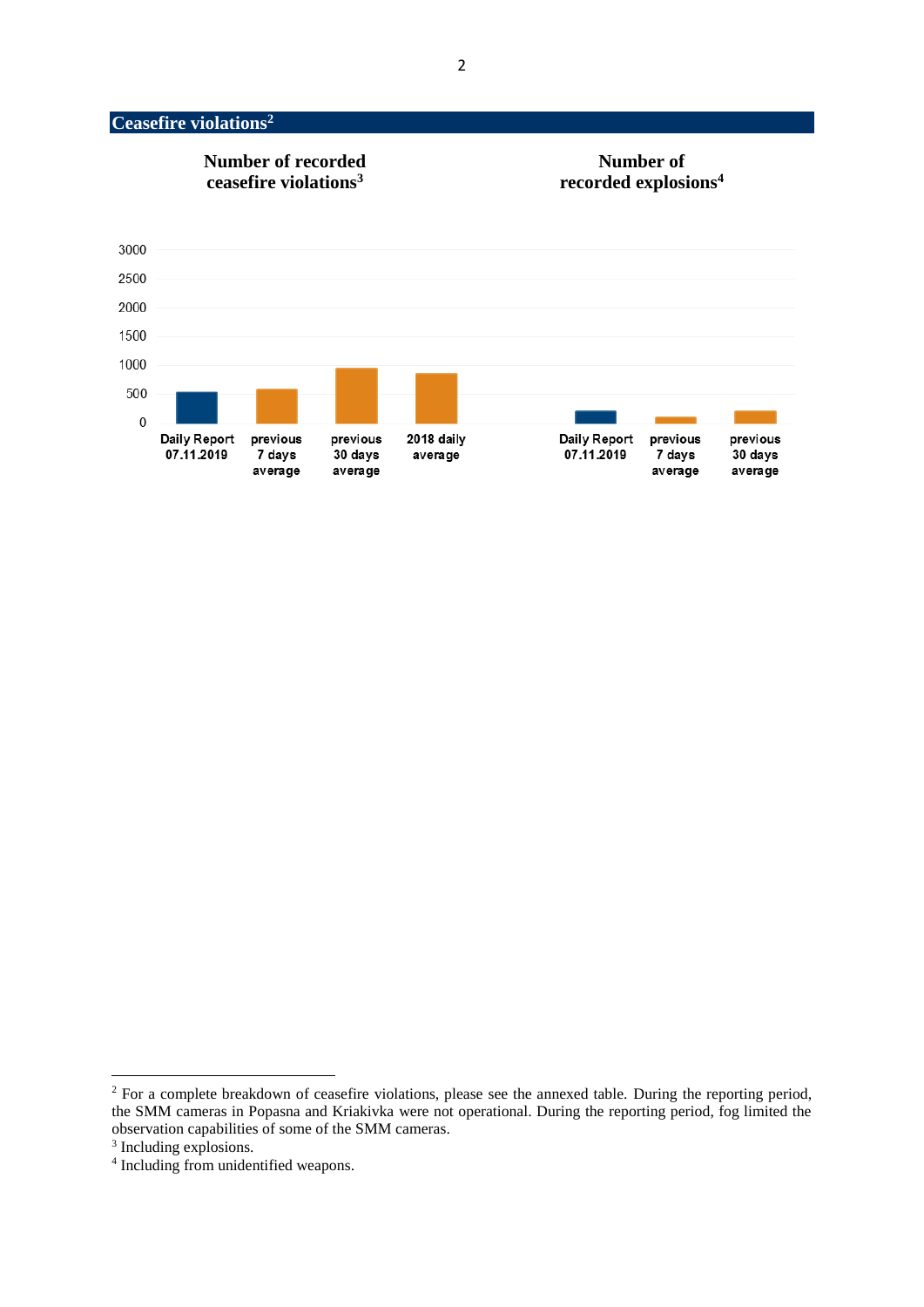# OSCE Special Monitoring Mission to Ukraine Ceasefire violations observed by the SMM 6 November 2019 **Sievierodonetsk Kramatorsk** Luhansk LUHANSK **REGION Donetsk DONETSK REGION RUSSIAN FEDERATION** Mariupol **SEA OF AZOV**  $10$ 20  $30$ 40 50 Km **Ceasefire violation concentration RUSSIAN** Sources: Administrative Boundaries - OCHA; Roads Rivers - OpenStreetMap; Sea - VLIZ (2005). IHO<br>Rivers - OpenStreetMap; Sea - VLIZ (2005). IHO<br>Sea Areas; Other - OSCE. **FEDERATION** High Coordinate System: WGS 1984 UTM Zone 37N **UKRAINE** This map is provided for illustrative purposes only. Its<br>content is not warranted to be error-free and does not imply endorsement or acceptance by the OSCE SMM Low © OSCE SMM 2019 Use, copy, reproduction,<br>transmission, broadcasting, sale, license, or exploitation<br>not permitted without OSCE prior written authorization. Explosion Settlement  $\blacksquare$ ..... Estimated line of contact Created: 07/11/2019

**Map of recorded ceasefire violations**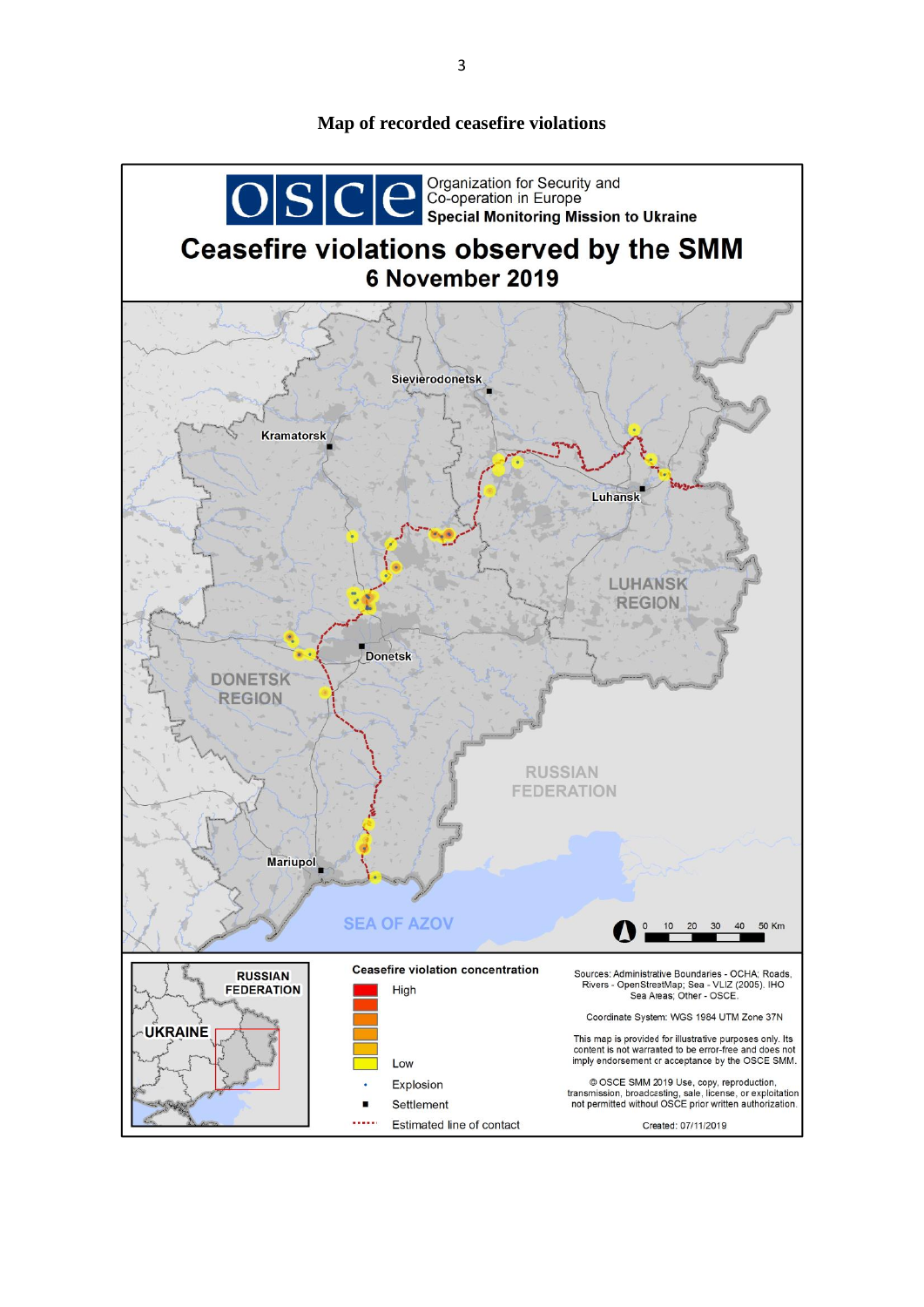In Donetsk region, the SMM recorded fewer ceasefire violations, including, however, more explosions (about 190), compared with the [previous reporting period](https://www.osce.org/special-monitoring-mission-to-ukraine/438233?download=true) (167 explosions). The majority of the ceasefire violations, including more than half of the explosions, were recorded at southerly directions of Svitlodarsk (government-controlled, 57km north-east of Donetsk), in areas east and south-south-east of Pavlopil (government-controlled, 84km south of Donetsk) and at southerly directions of Kamianka (government-controlled, 20km north of Donetsk), including seven undetermined explosions heard and seen at an assessed range of 1- 2km south-east of Kamianka.

In Luhansk region, the SMM recorded fewer ceasefire violations, including, however, more explosions (14), compared with the [previous reporting period](https://www.osce.org/special-monitoring-mission-to-ukraine/438233?download=true) (three). More than one third of the ceasefire violations, including the majority of explosions were recorded in areas southwest and north-west of Stanytsia Luhanska (government-controlled, 16km north-east of Luhansk) (outside the disengagement area) and north of Obozne (non-government-controlled, 18km north of Luhansk).

#### **Disengagement areas near Zolote, Stanytsia Luhanska and Petrivske<sup>5</sup>**

On 6 November, inside the **disengagement area near Zolote** (government-controlled, 60km west of Luhansk), the SMM saw 27 deminers from the State Emergency Service of Ukraine with metal detectors on road T-1316 near the railway bridge.

On the same day, the SMM saw eight deminers from non-government-controlled areas with metal detectors at the checkpoint of the armed formations on the southern edge of the disengagement area. About 30 minutes later, positioned at the same checkpoint, the SMM heard an explosion, assessed as a controlled detonation at an assessed distance of 400m north. At the aforesaid checkpoint, the SMM also saw 15 workers from non-government-controlled areas with equipment for clearing vegetation walking northwards on road T-1316 into the disengagement area; four additional members of the armed formations (wearing armbands with "JCCC" written on them) were checking all vehicles traveling from and towards Zolote-5/Mykhailivka (non-government-controlled, 58km west of Luhansk), Molodizhne (nongovernment-controlled, 63km west of Luhansk) and Pervomaisk (non-governmentcontrolled, 58km west of Luhansk).

Positioned at the aforementioned checkpoint on the area's southern edge, the SMM also saw 11 persons with cameras and microphones, assessed as journalists entering the disengagement area on road T-1316 together with a senior member of the armed formations.

During the night between 5 and 6 November, the SMM camera in Zolote recorded a projectile in flight at an assessed range of 2-4km east, assessed as outside the disengagement area but within its 5km periphery.

On 6 November, inside the **disengagement area near Stanytsia Luhanska** (governmentcontrolled, 16km north-east of Luhansk), the SMM saw 15 workers and a deminer from government-controlled areas sandblasting the iron surface of the newly constructed bridge

<sup>5</sup> Disengagement is foreseen in the Framework Decision of the Trilateral Contact Group relating to disengagement of forces and hardware of 21 September 2016.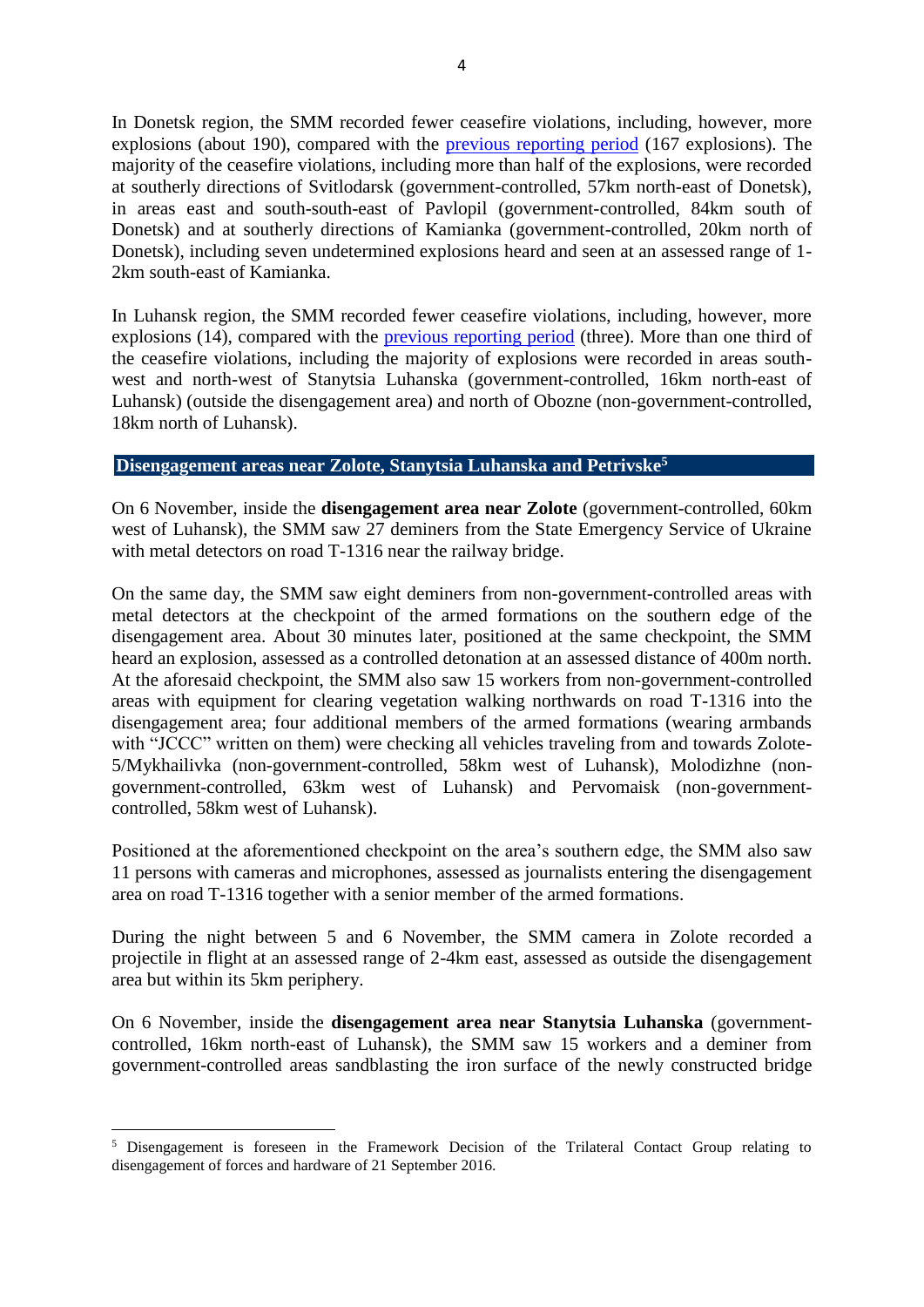section and welding separate parts of the iron construction between the edges of the broken section of the Stanytsia Luhanska bridge (15km north-east of Luhansk).

The SMM saw an officer of the Ukrainian Armed Forces of the Joint Centre for Control and Co-ordination (JCCC) removing a [previously reported](https://www.osce.org/special-monitoring-mission-to-ukraine/437894?download=true) barbed wire which was surrounding the SMM camera's mast in Stanytsia Luhanska (about 350m north-east of the disengagement area).

The SMM saw three workers at the shelter of an international humanitarian organization south of the checkpoint of the armed formations, attaching iron wall plates on its western side and welding metal parts to its roof and iron frame. The SMM saw seven deminers from nongovernment-controlled areas clearing and burning vegetation on the eastern side of the aforementioned checkpoint.

The SMM saw at least eight members of the armed formations (all of them wearing armbands with "JCCC" written on them) between the broken section of the bridge and the checkpoint of the armed formations.

During the night between 5 and 6 November, while on the eastern edge of Stanytsia Luhanska, the SMM heard an undetermined explosion at an assessed range of 5-7km southsouth-west, assessed as outside the disengagement area.

On 2 November, **inside the disengagement area near Petrivske** (non-governmentcontrolled, 41km south of Donetsk), an SMM mid-range unmanned aerial vehicle (UAV) spotted at least two persons in camouflage clothing about 30m north of its southern edge and about 100m west of its eastern edge. The UAV also spotted at least three persons and a truck about 500m south of the area's northern edge and about 2km east of its western edge. About 1km further south-west, the UAV also spotted another truck.

On 2 November, outside the disengagement area, an SMM mid-range UAV [again](https://www.osce.org/special-monitoring-mission-to-ukraine/436418) spotted about 70 anti-tank mines on the road between Viktorivka (non-government-controlled, 42km south-west of Donetsk) and Bohdanivka (government-controlled, 41km south-west of Donetsk), assessed as belonging to the Ukrainian Armed Forces. The UAV also spotted reinforced positions, including a 100m-long extension to the existing trenches within a 600mlong tree line about 2.5km north-east of the disengagement area's north-eastern edge, all assessed as belonging to the armed formations.

### **Withdrawal of weapons**

The SMM continued to monitor the withdrawal of weapons in implementation of the Memorandum and the Package of Measures and its Addendum.

The Mission observed 11 weapons in violation of withdrawal lines in non-governmentcontrolled areas of Donetsk and Luhansk regions. It also observed four weapons beyond withdrawal lines but outside of designated storage sites in government-controlled areas of Luhansk region and 11 in non-government-controlled areas of Luhansk region (for further details, see the tables below).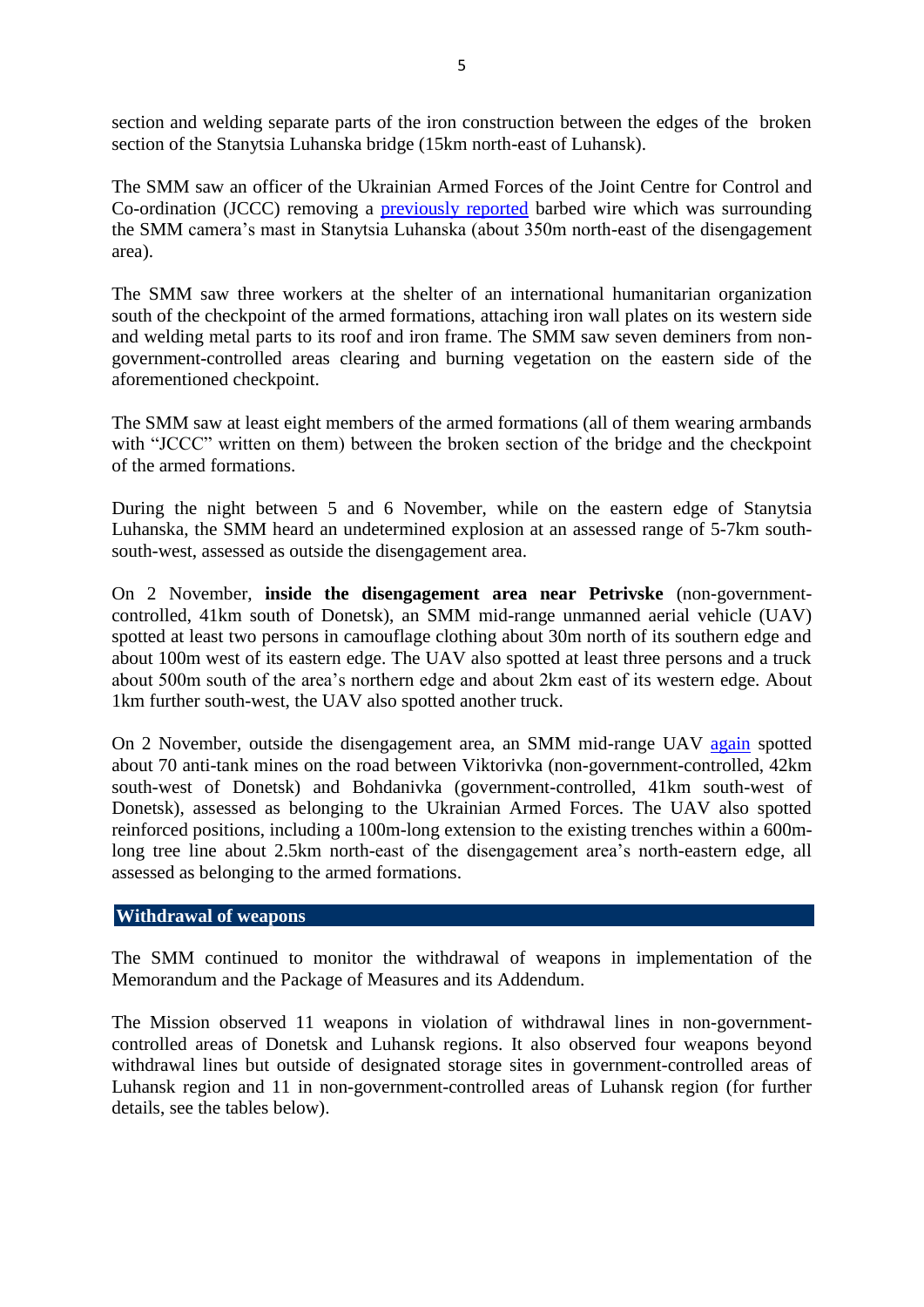#### **Weapons that the SMM could not verify as withdrawn<sup>6</sup>**

*At a heavy weapons holding area in a non-government-controlled area of Donetsk region* 6 November

The SMM noted that six towed howitzers (2A65 *Msta-B*, 152mm) continued to be missing.

#### **Weapons permanent storage sites**

1

*At a permanent storage site in a non-government-controlled area of Donetsk region* 6 November

The SMM noted that 13 tanks (nine T-72 and four T-64) continued to be missing.

#### **Indications of military and military-type presence in the security zone<sup>7</sup>**

The SMM observed military and military-type presence in the security zone on both sides of the contact line, including infantry fighting vehicles, anti-aircraft guns (ZU-23, 23mm) and armoured personnel carriers (for further details, see the table below).

## **Anti-tank mines near Pyshchevyk and unexploded ordnance (UXO) near Molodizhne and in Donetsk city**

On 5 November, an SMM mini-UAV spotted 220 anti-tank mines in a field about 2km southeast of Pyshchevyk (government-controlled, 84km south of Donetsk) (for previous observations in the area, see [SMM Daily 23 May](https://www.osce.org/special-monitoring-mission-to-ukraine/420677) Report 2019). About 100m east of the said mines, the same UAV spotted for the first time 300 anti-tank mines in a field. About 1km west of these mines, the UAV spotted for the first time 400 anti-tank mines, of which 50 antitank mines appeared to be burned out.

On 6 November, on road T-0504, about 2.5km south-west of Molodizhne (non-governmentcontrolled, 63km west of Luhansk), the SMM saw for the first time a piece of UXO assessed as a round from a rocket-propelled grenade in the middle of the road, about 30m north-east of a checkpoint of the armed formations.

On Artemivska Street in Donetsk city's Kyivskyi district (non-government-controlled, 5km north of Donetsk city centre), the SMM saw for the first time remnants of a multiple launch rocket system (MLRS) (BM-21 *Grad*, 122mm) rocket embedded in the tarmac of the road, about 30m south of a residential house. On the same day, on Stratonavtiv Street, approximately 700m south of the former Donetsk airport, the SMM [again](https://www.osce.org/special-monitoring-mission-to-ukraine/416177) saw a piece of UXO assessed as a multiple launch rocket system (MLRS) (BM-21 *Grad*, 122mm) rocket embedded in soft ground approximately 1m from a residential house.

<sup>6</sup> The SMM visited an area previously holding weapons that could not be verified as withdrawn, as their storage did not comply with the criteria set out in the 16 October 2015 notification from the SMM to the signatories of the Package of Measures on effective monitoring and verification of the withdrawal of heavy weapons.

<sup>&</sup>lt;sup>7</sup> The hardware mentioned in this section is not proscribed by the provisions of the Minsk agreements on the withdrawal of weapons.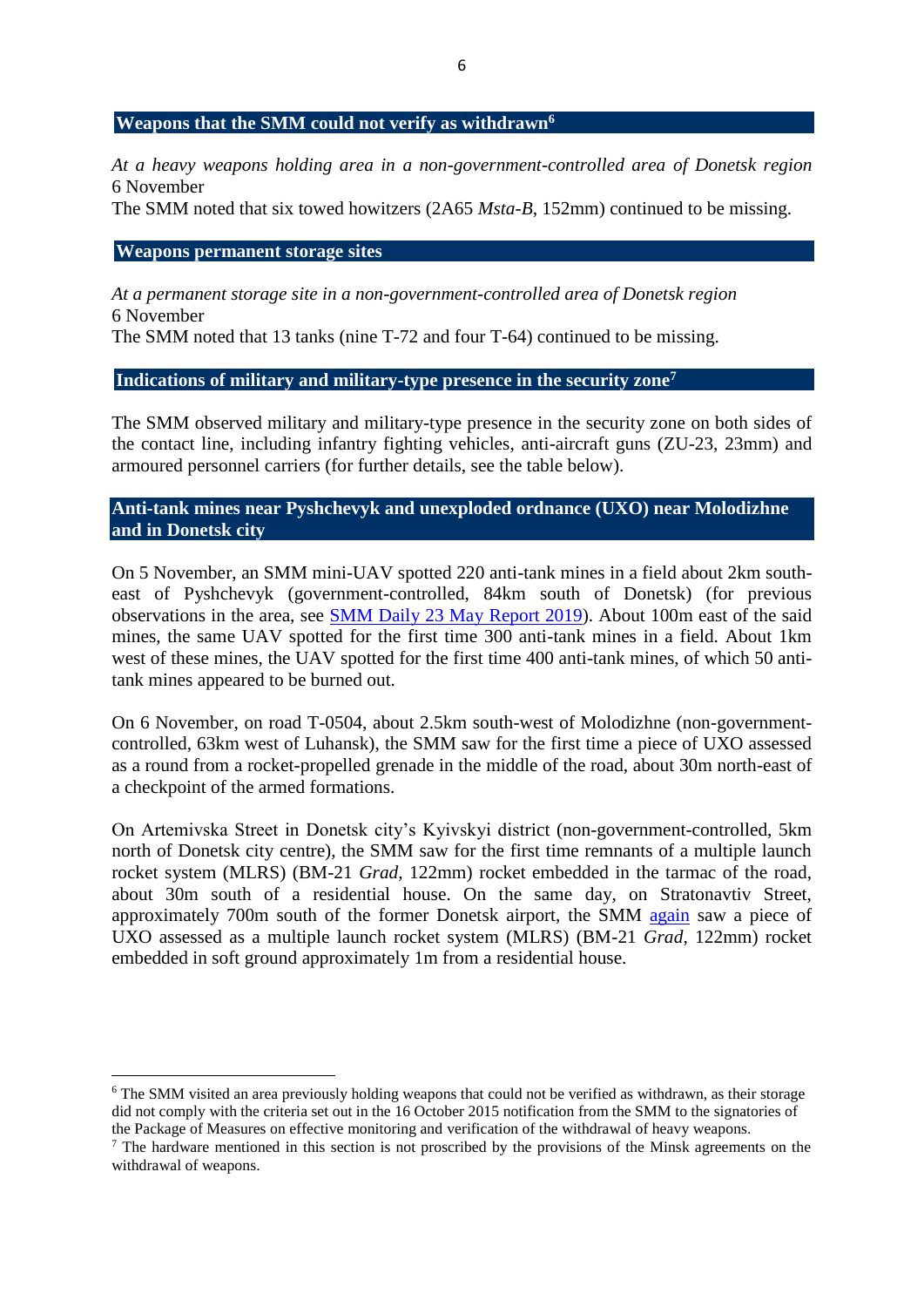#### **SMM facilitation of operation of critical civilian infrastructure**

The SMM continued to facilitate the operation of the Donetsk Filtration Station (DFS) and monitor the security situation in areas around the pumping station near Vasylivka (nongovernment-controlled, 20km north of Donetsk). Despite security guarantees having been provided, positioned in and near Yasynuvata and at the DFS, the SMM heard and recorded ceasefire violations in the area (see ceasefire violations table below).

#### **Gathering in Kharkiv**

On 6 November, in Kharkiv, outside the Kharkiv Regional State Administration building, the SMM monitored a peaceful gathering of about 120 participants (men and women, mixed ages) expressing, among others, messages critical of recent developments concerning certain areas of Donetsk and Luhansk regions.

### **Border areas outside government control**

While at a border crossing point near Uspenka (73km south-east of Donetsk) for about an hour, the SMM saw 20 cars (five with Ukrainian and nine with Russian Federation licence plates, as well as six with "DPR" plates), seven trucks with covered cargo (three with Ukrainian and two with Russian Federation licence plates, as well as two with "DPR" plates), two buses with "DPR" plates and 12 pedestrians (four women and eight men) entering Ukraine. It also saw 20 cars (four with Ukrainian and ten with Russian Federation licence plates, as well as six with "DPR" plates), six covered cargo trucks (two with Ukrainian and one with Russian Federation licence plates, as well as three with "DPR" plates), a bus with Russian Federation licence plates and seven pedestrians (two women and five men) exiting Ukraine.

While at a border crossing point near Ulianivske (61km south-east of Donetsk) for about an hour, the SMM saw one man (in his fifties) entering Ukraine.

The Mission continued monitoring in Kherson, Odessa, Lviv, Ivano-Frankivsk, Dnipro, Chernivtsi and Kyiv.

## **\*Restrictions of the SMM's freedom of movement or other impediments to fulfilment of its mandate**

*The SMM's monitoring and freedom of movement are restricted by security hazards and threats, including risks posed by mines, UXO and other impediments – which vary from day to day. The SMM's mandate provides for safe and secure access throughout Ukraine. All signatories of the Package of Measures have agreed on the need for this safe and secure access, that restriction of the SMM's freedom of movement constitutes a violation, and on the need for rapid response to these violations. They have also agreed that JCCC should contribute to such response and co-ordinate mine clearance. Nonetheless, the armed formations in parts of Donetsk and Luhansk regions frequently deny the SMM access to areas adjacent to Ukraine's border outside control of the Government (for example,* see *[SMM Daily Report 26 October 2019\)](https://www.osce.org/special-monitoring-mission-to-ukraine/437156). The SMM's operations in Donetsk and Luhansk regions remain restricted following [the fatal incident of 23 April 2017 near Pryshyb;](https://www.osce.org/special-monitoring-mission-to-ukraine/312971) these restrictions continued to limit the Mission's observations.*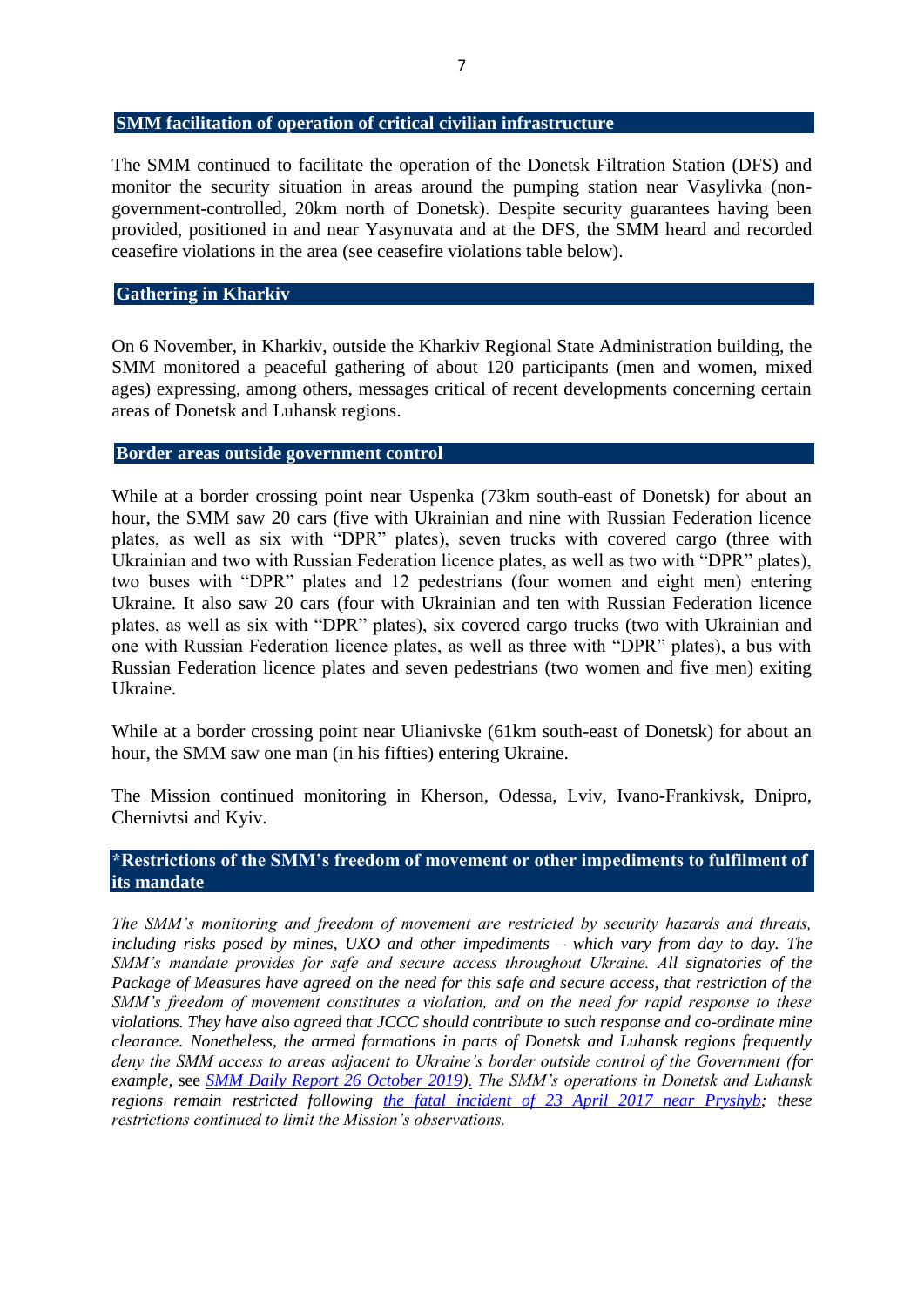#### Denial of access:

- At a checkpoint west of Bezimenne (non-government-controlled, 100km south of Donetsk), two armed members of the armed formations [again](https://www.osce.org/special-monitoring-mission-to-ukraine/437753?download=true) denied the SMM passage.
- At a checkpoint on the eastern edge of Novolaspa (non-government-controlled, 50km south of Donetsk), four members of the armed formations (two visibly armed) asked the SMM to provide its patrol plan. When the Mission refused to present it, a member of the armed formations denied the SMM passage, citing "sniper activity" and "concerns for the SMM's safety" (see below).

#### *Regular restrictions related to disengagement areas and mines/UXO:*

The sides continued to deny the SMM full access to disengagement areas near Zolote and Petrivske, as well as the ability to travel certain roads previously identified as important for effective monitoring by the Mission and for civilians' movement, through failure to conduct comprehensive clearance of mines and UXO.

#### Conditional access:

- After members of the armed formations denied the SMM passage through a checkpoint near Novolaspa (see above), the SMM left the aforementioned checkpoint escorted by two members of armed formations in a car to Starolaspa (nongovernment-controlled, 51km south of Donetsk).

#### Delay:

- At a checkpoint near Taramchuk (government-controlled, 29km south-west of Donetsk), Ukrainian Armed Forces personnel allowed the SMM to proceed only after about 15 minutes of waiting.

#### Other impediments:

- On two occasions, an SMM mid-range UAV experienced GPS signal interference, assessed as due to probable jamming, while flying over areas near Sentianivka (formerly Frunze, non-government-controlled, 44km west of Luhansk).

#### **Table of weapons**

| Date                            | No. of<br>weapons                                    | Type of weapon                                                                 | <b>Location</b>                                                                                                  | Source of<br>observation |  |  |  |  |
|---------------------------------|------------------------------------------------------|--------------------------------------------------------------------------------|------------------------------------------------------------------------------------------------------------------|--------------------------|--|--|--|--|
| Non-government-controlled areas |                                                      |                                                                                |                                                                                                                  |                          |  |  |  |  |
| 05/11/2019                      | 5                                                    | Towed howitzer (four D-30)<br>Lyagushka, 122mm and a 2A65<br>$Msta-B$ , 152mm) | Former Luhansk international airport,<br>about 2km north of Peremozhne (19km)<br>south of Luhansk) (for previous | Mini UAV                 |  |  |  |  |
|                                 | Multiple launch rocket system<br>(BM-21 Grad, 122mm) | observations see SMM Daily Report 5<br>November 2019)                          |                                                                                                                  |                          |  |  |  |  |

#### Weapons in violation of the withdrawal lines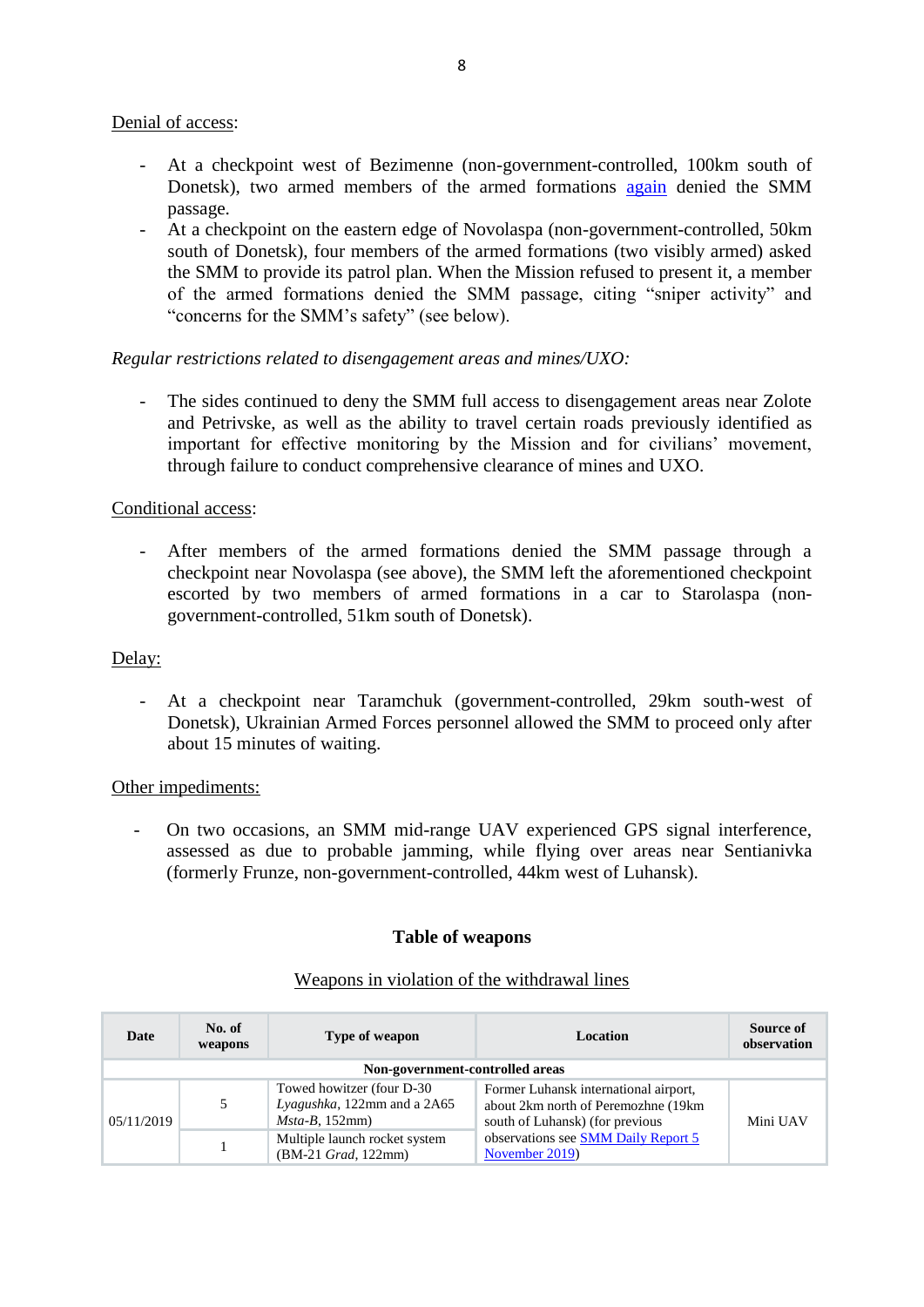|            | Self-propelled howitzer (a 2S3<br><i>Akatsiya</i> , 152mm and a 2S1<br>Gyozdika, 122mm) |                                                 |        |
|------------|-----------------------------------------------------------------------------------------|-------------------------------------------------|--------|
| 06/11/2019 | Multiple launch rocket system<br>$(BM-21 \text{ Grad}, 122mm)$                          | Near Novoamyrosiivske (56km east of<br>Donetsk) | Patrol |

# Beyond withdrawal lines but outside of designated storage sites

| Date                            | No. of<br>weapons | <b>Type of weapon</b>                                              | Location                                                                     | Source of<br>observation |  |  |  |  |  |
|---------------------------------|-------------------|--------------------------------------------------------------------|------------------------------------------------------------------------------|--------------------------|--|--|--|--|--|
| Government-controlled areas     |                   |                                                                    |                                                                              |                          |  |  |  |  |  |
| 05/11/2019                      | $\overline{4}$    | Self-propelled howitzer (2S1)<br>Gvozdika, 122mm)                  | Railway station in Rubizhne (84km north-<br>west of Luhansk)                 | Mini-UAV                 |  |  |  |  |  |
| Non-government-controlled areas |                   |                                                                    |                                                                              |                          |  |  |  |  |  |
| 05/11/2019                      | $\overline{2}$    | Surface-to-air missile system<br>$(9K35 \, Strela-10)$             |                                                                              |                          |  |  |  |  |  |
|                                 | 5                 | Tank (probable T-72)                                               | Former Luhansk international airport,<br>about 2km north of Peremozhne (19km | Mini-UAV                 |  |  |  |  |  |
|                                 | 4                 | Towed mortar (two 2B9 Vasilek,<br>82mm and two 2B11 Sani,<br>120mm | south of Luhansk) (see above)                                                |                          |  |  |  |  |  |

# **Table of military and military-type presence in the security zone<sup>8</sup>**

| <b>Date</b>                                                       | No. of<br>weapons               | Type of weapon                                | <b>Location</b>                                                                     | Source of<br>observation |  |  |  |  |  |
|-------------------------------------------------------------------|---------------------------------|-----------------------------------------------|-------------------------------------------------------------------------------------|--------------------------|--|--|--|--|--|
| <b>Government-controlled areas</b>                                |                                 |                                               |                                                                                     |                          |  |  |  |  |  |
| Infantry fighting vehicle (BMP)<br>3<br>05/11/2019<br>variant)    |                                 |                                               | Near Novotoshkivske (53km west of<br>Luhansk)                                       | Mini-UAV                 |  |  |  |  |  |
| 05/11/2019                                                        | 1                               | Armoured personnel carrier<br>$(BTR-70)$      | Near Mykolaivka (40km south of                                                      | Mini-UAV                 |  |  |  |  |  |
| 05/11/2019                                                        | $\overline{c}$                  | Armoured reconnaissance vehicle<br>$(BRDM-2)$ | Donetsk)                                                                            |                          |  |  |  |  |  |
| 06/11/2019                                                        | 2                               | Armoured personnel carrier<br>$(BTR-3)$       | North-eastern outskirts of Stanytsia<br>Luhanska (16km north-east of Luhansk)       | Patrol                   |  |  |  |  |  |
| 06/11/2019                                                        | 1                               | Armoured personnel carrier<br>$(BTR-80)$      | Near Raihorodka (34km north-west of<br>Luhansk)                                     | Patrol                   |  |  |  |  |  |
| 06/11/2019                                                        | 1                               | Armoured personnel carrier<br>(BTR variant)   | Near a checkpoint in a residential area of<br>Karlivka (25km north-west of Donetsk) | Patrol                   |  |  |  |  |  |
| 06/11/2019                                                        | 1                               | Armoured personnel carrier<br>(BTR variant)   | Near Hostre (30km west of Donetsk)                                                  | Patrol                   |  |  |  |  |  |
| 06/11/2019                                                        | 3                               | Armoured personnel carrier (MT-<br>LB)        | In a compound in Shyrokyne (100km)                                                  | Patrol                   |  |  |  |  |  |
| 06/11/2019                                                        | 1                               | Anti-aircraft gun (ZU-23, 23mm)               | south of Donetsk)                                                                   |                          |  |  |  |  |  |
|                                                                   | Non-government-controlled areas |                                               |                                                                                     |                          |  |  |  |  |  |
| Probable armoured personnel<br>1<br>06/11/2019<br>carrier (MT-LB) |                                 |                                               | Near Sentianivka (formerly Frunze, 44km)<br>west of Luhansk)                        | Mini-UAV                 |  |  |  |  |  |

<sup>&</sup>lt;sup>8</sup> The hardware mentioned in this section is not proscribed by the provisions of the Minsk agreements on the withdrawal of weapons.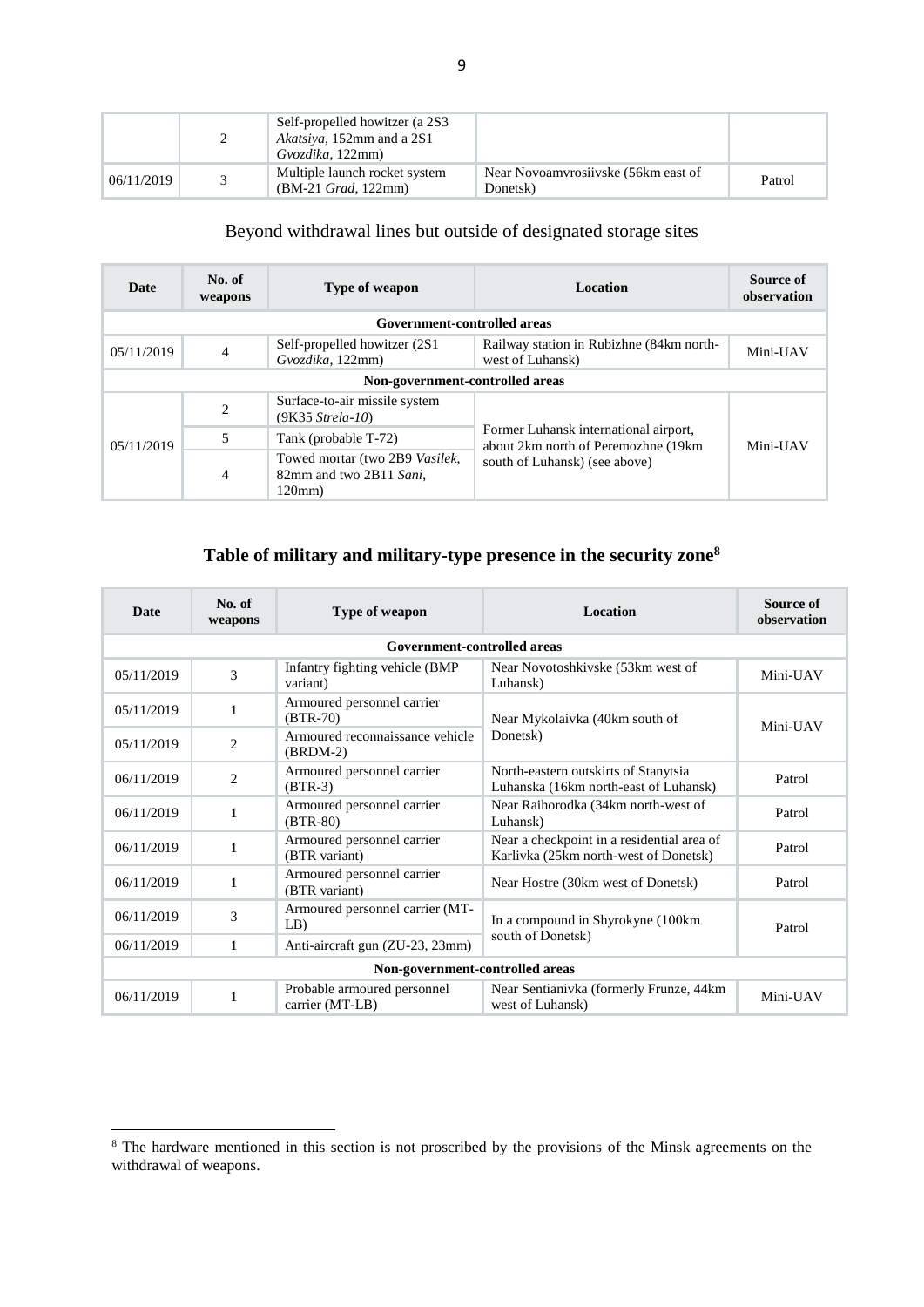| <b>SMM</b> position                                                                                          | <b>Event location</b> | <b>Means</b> | No.            | <b>Observation</b> | <b>Description</b> | Weapon     | Date, time              |
|--------------------------------------------------------------------------------------------------------------|-----------------------|--------------|----------------|--------------------|--------------------|------------|-------------------------|
| SMM camera at                                                                                                | 1-2km SSW             | Recorded     | $\mathbf{1}$   | Explosion          | Undetermined       | N/K        | 6-Nov,<br>00:55         |
|                                                                                                              | 1-2km SSW             | Recorded     | 1              | Explosion          | Undetermined       | N/K        | 6-Nov,<br>01:16         |
| <b>Donetsk Filtration</b><br>Station (15km N of                                                              | 200-500m SSW          | Recorded     | 1              | Projectile         | NNW to SSE         | N/K        | 6-Nov,<br>01:28         |
| Donetsk)                                                                                                     | $0.5-1km S$           | Recorded     | 1              | Explosion          | Airburst           | N/K        | 6-Nov,<br>02:15         |
|                                                                                                              | $1-2km S$             | Recorded     | 1              | Explosion          | Undetermined       | N/K        | 6-Nov,<br>02:38         |
| SMM camera at entry-                                                                                         | $3-5km S$             | Recorded     | 9              | Projectile         | E to W             | $N/K$      | 6-Nov,<br>17:48         |
| exit checkpoint in<br>Pyshchevyk<br>(government-controlled,                                                  | $3-5km S$             | Recorded     | 2              | Projectile         | W to E             | N/K        | 6-Nov,<br>17:48         |
| 84km S of Donetsk)                                                                                           | $2-4km S$             | Recorded     | 3              | Projectile         | W to E             | N/K        | 5-Nov,<br>20:41         |
| About 1km E of Kruta<br>Balka (non-                                                                          | 3-5km NW              | Heard        | $\overline{2}$ | Explosion          | Undetermined       | N/K        | 6-Nov,<br>09:54         |
| government-controlled,<br>16km N of Donetsk)                                                                 | 2-3km NW              | Heard        | $\tau$         | Shot               |                    | <b>HMG</b> | 6-Nov,<br>10:12         |
|                                                                                                              | $1-2km$ SW            | Heard        | $\mathbf{2}$   | Explosion          | Undetermined       | N/K        | 6-Nov,<br>09:08         |
|                                                                                                              | $1-2km$ SW            | Heard        | 6              | Shot               |                    | <b>HMG</b> | 6-Nov,<br>09:13         |
| About 1km NW of the                                                                                          | $1-2km$ SW            | Heard        | 1              | Explosion          | Undetermined       | N/K        | 6-Nov,<br>09:29         |
| railway station in<br>Yasynuvata (non-<br>government-controlled,                                             | $3-5km N$             | Heard        | $\tau$         | <b>Burst</b>       |                    | <b>HMG</b> | 6-Nov,<br>12:47-13:03   |
| 16km NE of Donetsk)                                                                                          | $3-5km N$             | Heard        | 5              | Shot               |                    | <b>HMG</b> | 6-Nov,<br>12:47-13:03   |
|                                                                                                              | $1-2km$ W             | Heard        | 3              | Shot               |                    | <b>HMG</b> | 6-Nov,<br>13:43-13:55   |
|                                                                                                              | 3-5km NW              | Heard        | 20             | Burst              |                    | <b>HMG</b> | 6-Nov,<br>13:43-13:55   |
| Petrovskyi district of<br>Donetsk city (non-<br>government-controlled,<br>15km SW of Donetsk<br>city centre) | 5km W                 | Heard        | $\overline{c}$ | Explosion          | Undetermined       | N/K        | 6-Nov,<br>10:45         |
| About 2.5km ESE of<br>Maksymilianivka<br>(government controlled,<br>30km W of Donetsk)                       | 3-4km NW              | Heard        | 3              | Explosion          | Outgoing           | $N\!/\!K$  | 6-Nov,<br>10:55-10:57   |
| About 500m W of                                                                                              | 2-3km NW              | Heard        | 10             | Explosion          | Outgoing           | N/K        | 6-Nov,<br>11:02-11:11   |
| Hostre (government<br>controlled, 30km W of                                                                  | 2-3km NW              | Heard        | 15             | <b>Burst</b>       |                    | <b>HMG</b> | 6-Nov,<br>11:12-11:15   |
| Donetsk)                                                                                                     | 2-3km NW              | Heard        | 2              | Explosion          | Outgoing           | $N\!/\!K$  | 6-Nov,<br>$11:12-11:15$ |

**Table of ceasefire violations as of 6 November 2019**<sup>9</sup>

<sup>9</sup> The table only includes ceasefire violations directly observed by the SMM and it may include those also assessed to be live-fire exercises, controlled detonations, etc. Details provided – in terms of distance, direction, weapons-type, etc. – are based on assessments provided by monitors on the ground, and are not always necessarily precise. When information is not known (indicated with an "N/K"), the SMM was unable to ascertain such information due to distance, weather conditions and/or other considerations. Ceasefire violations recorded by more than one patrol and assessed to be the same are entered only once.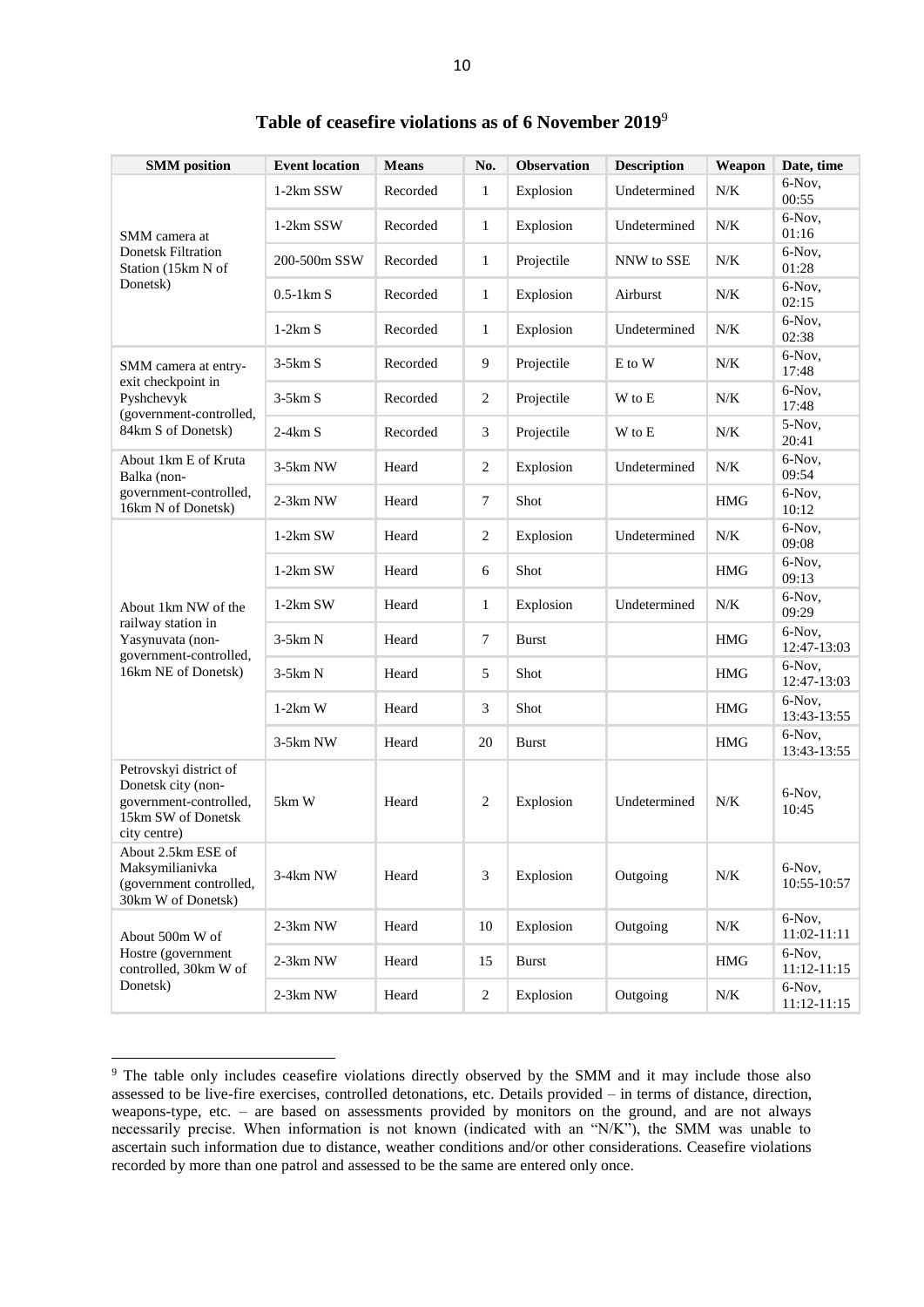| Marinka (government<br>controlled, 23km SW of<br>Donetsk)                     | 5-7km W    | Heard | 21               | Explosion    | Undetermined     | $N/K$         | 6-Nov,<br>10:37-10:42 |
|-------------------------------------------------------------------------------|------------|-------|------------------|--------------|------------------|---------------|-----------------------|
| About 1.7km E of<br>Avdiivka (government-                                     | $3-4km E$  | Heard | $\overline{4}$   | <b>Burst</b> | Undetermined     | $N/K$         | 6-Nov,<br>10:11       |
| controlled, 17km N of<br>Donetsk)                                             | $1-2km E$  | Heard | 6                | Shot         |                  | Small<br>arms | 6-Nov,<br>10:14       |
|                                                                               | $2-3km E$  | Heard | $\overline{c}$   | Explosion    | Undetermined     | N/K           | 6-Nov,<br>09:07       |
| SE edge of Avdiivka<br>(government-controlled,<br>17km N of Donetsk)          | $2-3km E$  | Heard | 5                | Shot         |                  | Small<br>arms | 6-Nov,<br>09:12       |
|                                                                               | $1-2km E$  | Heard | $\mathbf{1}$     | Shot         |                  | Small<br>arms | 6-Nov,<br>09:21       |
| Taramchuk<br>(government-controlled,<br>29km SW of Donetsk)                   | N/K ENE    | Heard | 15               | <b>Burst</b> |                  | Small<br>arms | 6-Nov,<br>12:20       |
| 3km NW of Bezimenne<br>(non-government-<br>controlled, 100km S of<br>Donetsk) | 2-3km WSW  | Heard | $\mathbf{1}$     | Explosion    | Undetermined     | N/K           | 6-Nov,<br>12:36       |
| Chermalyk<br>(government-controlled,<br>77km S of Donetsk)                    | 1km SE     | Heard | $\mathbf{1}$     | Shot         |                  | Small<br>arms | 6-Nov,<br>13:04       |
|                                                                               | 2km E      | Heard | 14               | <b>Burst</b> |                  | <b>HMG</b>    | 6-Nov,<br>13:38       |
| 1km SE of Pavlopil                                                            | 3-5km SSE  | Heard | 3                | Explosion    | Undetermined     | N/K           | 6-Nov,<br>14:28-14:29 |
| (government-controlled,<br>84km south of Donetsk)                             | 3-5km SSE  | Heard | 18               | Shot         |                  | Small<br>arms | 6-Nov,<br>14:28-14:29 |
|                                                                               | 3-5km SSE  | Heard | 24               | Shot         | Cannon<br>(30mm) | Other         | 6-Nov,<br>14:37       |
|                                                                               | 4-5km SW   | Heard | 15               | <b>Burst</b> |                  | <b>HMG</b>    | 5-Nov,<br>19:30-19:33 |
|                                                                               | 4-5km SW   | Heard | 15               | <b>Burst</b> |                  | <b>HMG</b>    | 5-Nov,<br>23:30-23:32 |
|                                                                               | 4-5km SE   | Heard | $\overline{c}$   | Explosion    | Undetermined     | N/K           | 5-Nov,<br>23:40       |
|                                                                               | 4-5km SE   | Heard | $\mathbf{1}$     | Explosion    | Undetermined     | $N/K$         | 6-Nov,<br>11:38       |
|                                                                               | $3-5km$ SE | Heard | $\mathbf{1}$     | Explosion    | Undetermined     | N/K           | 6-Nov,<br>11:46       |
|                                                                               | $3-5km S$  | Heard | 1                | Explosion    | Undetermined     | N/K           | 6-Nov,<br>14:30       |
|                                                                               | $3-5km S$  | Heard | 8                | <b>Burst</b> |                  | <b>HMG</b>    | 6-Nov,<br>14:30-14:33 |
| Svitlodarsk<br>(government-controlled,                                        | $3-5km S$  | Heard | 3                | Explosion    | Undetermined     | $N\!/\!K$     | 6-Nov,<br>14:50-14:53 |
| 57km NE of Donetsk)                                                           | $3-5km S$  | Heard | 6                | <b>Burst</b> |                  | <b>HMG</b>    | 6-Nov,<br>14:50-14:53 |
|                                                                               | 3-5km SW   | Heard | $\mathbf{1}$     | Explosion    | Undetermined     | $N\!/\!K$     | 6-Nov,<br>15:00       |
|                                                                               | $3-5km$ SW | Heard | $\boldsymbol{6}$ | <b>Burst</b> |                  | <b>HMG</b>    | 6-Nov,<br>15:00-15:01 |
|                                                                               | 3-5km SE   | Heard | 17               | Explosion    | Undetermined     | N/K           | 6-Nov,<br>15:02-15:03 |
|                                                                               | 3-5km SE   | Heard | 18               | <b>Burst</b> |                  | $\rm{HMG}$    | 6-Nov,<br>15:02-15:03 |
|                                                                               | 3-5km SE   | Heard | 12               | Explosion    | Undetermined     | $N\!/\!K$     | 6-Nov,<br>15:14-15:20 |
|                                                                               | 3-5km SE   | Heard | 12               | <b>Burst</b> |                  | $\rm{HMG}$    | 6-Nov,<br>15:14-15:20 |
|                                                                               | 3-5km SE   | Heard | 12               | Explosion    | Undetermined     | $N\!/\!K$     | 6-Nov,<br>15:21-15:32 |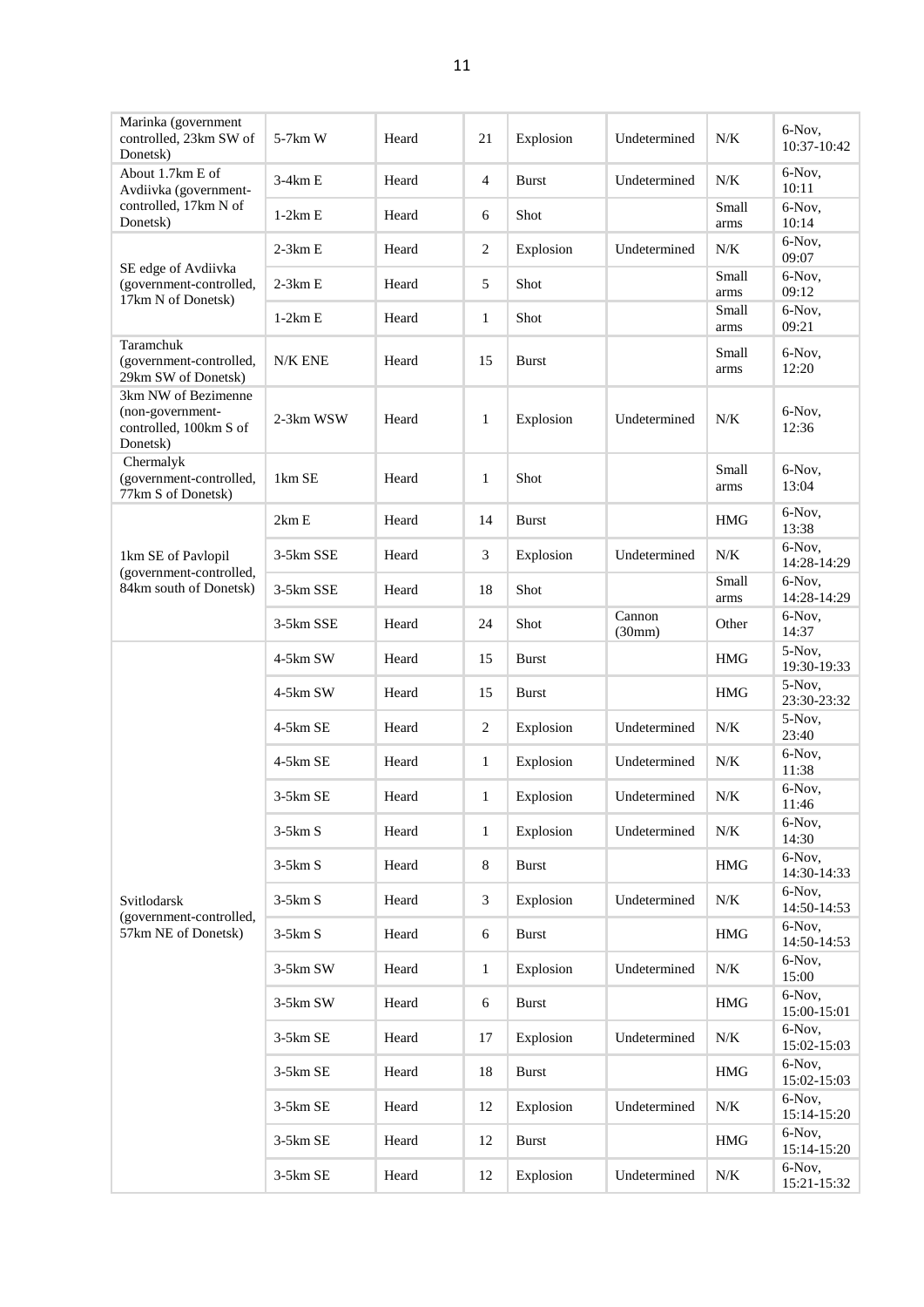|                                                                 | 3-5km SE   | Heard            | 10             | <b>Burst</b> |              | <b>HMG</b>    | 6-Nov,<br>15:21-15:32 |
|-----------------------------------------------------------------|------------|------------------|----------------|--------------|--------------|---------------|-----------------------|
|                                                                 | 3-5km SE   | Heard            | 8              | Explosion    | Undetermined | N/K           | 6-Nov,<br>16:05-16:20 |
|                                                                 | 3-5km SE   | Heard            | 5              | <b>Burst</b> |              | <b>HMG</b>    | 6-Nov,<br>16:11-16:13 |
|                                                                 | 3-5km SE   | Heard            | 16             | <b>Burst</b> |              | <b>HMG</b>    | 6-Nov,<br>17:45-17:53 |
|                                                                 | $3-5km$ SE | Heard            | 6              | Explosion    | Undetermined | $N\!/\!K$     | 6-Nov,<br>17:50-17:55 |
|                                                                 | 3-5km SW   | Heard            | 2              | Explosion    | Undetermined | N/K           | 5-Nov,<br>19:45       |
|                                                                 | $3-5km$ SW | Heard            | 3              | <b>Burst</b> |              | <b>HMG</b>    | 5-Nov,<br>19:46       |
|                                                                 | $3-5km$ SW | Heard            | 3              | Explosion    | Undetermined | N/K           | 5-Nov,<br>20:24       |
|                                                                 | 3-5km SW   | Heard            | $\overline{4}$ | <b>Burst</b> |              | <b>HMG</b>    | 5-Nov,<br>20:24       |
|                                                                 | 3-5km SW   | Heard            | 6              | <b>Burst</b> |              | <b>HMG</b>    | 5-Nov,<br>20:28       |
|                                                                 | $3-5km$ SW | Heard            | 2              | Explosion    | Undetermined | $N\!/\!K$     | 5-Nov,<br>20:53       |
| Horlivka (non-<br>government-controlled,<br>39km NE of Donetsk) | 3-5km SW   | Heard            | 8              | <b>Burst</b> |              | <b>HMG</b>    | 5-Nov,<br>21:09       |
|                                                                 | 3-5km SW   | Heard            | $\mathbf{1}$   | Explosion    | Undetermined | N/K           | 5-Nov,<br>21:35       |
|                                                                 | $3-5km$ SW | Heard            | $\mathbf{1}$   | Explosion    | Undetermined | $N\!/\!K$     | 5-Nov,<br>21:41       |
|                                                                 | 3-5km SW   | Heard            | $\overline{c}$ | Explosion    | Undetermined | N/K           | 5-Nov,<br>22:16       |
|                                                                 | $3-5km$ SW | Heard            | 3              | Explosion    | Undetermined | N/K           | 6-Nov,<br>11:27       |
|                                                                 | 3-5km SW   | Heard            | 3              | Explosion    | Undetermined | $N\!/\!K$     | 6-Nov,<br>11:32       |
|                                                                 | $3-5km$ SW | Heard            | $\overline{4}$ | Explosion    | Undetermined | N/K           | 6-Nov,<br>11:48       |
|                                                                 | $2-3km S$  | Heard            | 9              | Shot         |              | Small<br>arms | 6-Nov,<br>09:19       |
|                                                                 | $2-3km S$  | Heard            | 2              | <b>Burst</b> |              | Small<br>arms | 6-Nov,<br>09:21       |
|                                                                 | 3-5km SW   | Heard            | $\mathbf{1}$   | Explosion    | Undetermined | N/K           | 6-Nov,<br>09:30       |
|                                                                 | $3-5km$ W  | Heard            | $\mathbf{1}$   | Explosion    | Undetermined | $N\!/\!K$     | 6-Nov,<br>09:36       |
|                                                                 | $4-6km$ W  | Heard            | $\mathbf{1}$   | Explosion    | Undetermined | $N\!/\!K$     | 6-Nov,<br>11:00       |
| About 500m NE of                                                | 5-6km SW   | Heard            | $\mathbf{1}$   | Explosion    | Undetermined | $N\!/\!K$     | 6-Nov,<br>12:17       |
| Kamianka (government-<br>controlled, 20km N of                  | 5-6km SW   | Heard            | $\overline{c}$ | Explosion    | Undetermined | $N\!/\!K$     | 6-Nov,<br>12:20       |
| Donetsk)                                                        | 5-6km SW   | Heard            | 3              | Explosion    | Undetermined | N/K           | 6-Nov,<br>12:21       |
|                                                                 | 5-6km SW   | Heard            | $\overline{c}$ | Explosion    | Undetermined | N/K           | 6-Nov,<br>12:40       |
|                                                                 | 5-6km SW   | Heard            | 2              | Explosion    | Undetermined | N/K           | 6-Nov,<br>12:41       |
|                                                                 | $1-2km$ SE | Heard and<br>saw | $\tau$         | Explosion    | Undetermined | $N\!/\!K$     | 6-Nov,<br>12:47       |
|                                                                 | 2-3km SE   | Heard            | $\overline{4}$ | Explosion    | Undetermined | N/K           | 6-Nov,<br>12:50       |
|                                                                 | 2-3km SE   | Heard            | $\tau$         | Explosion    | Undetermined | N/K           | 6-Nov,<br>12:52       |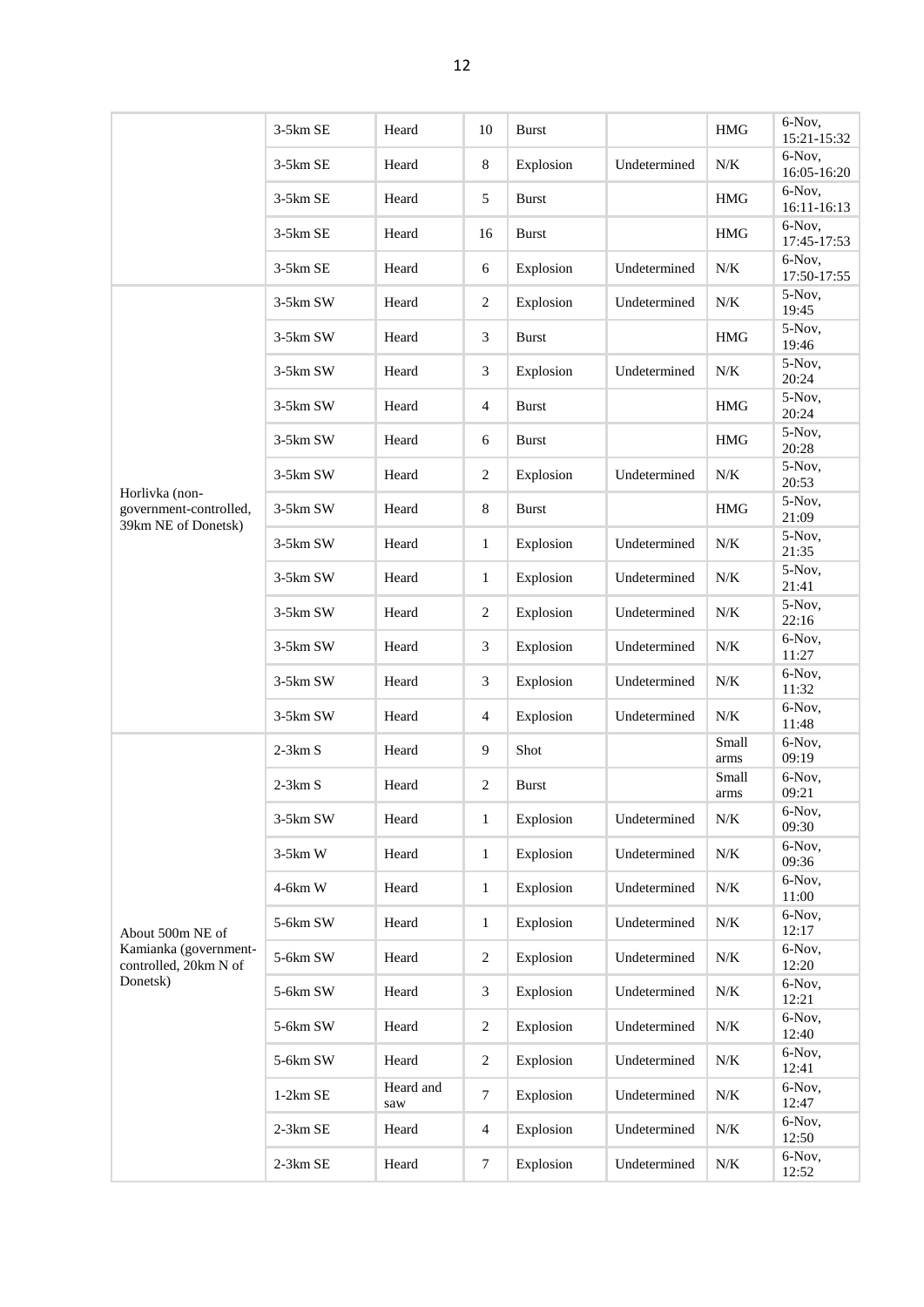|                                                                                                 | $2-3km$ SE | Heard    | 3              | Explosion    | Undetermined                                                          | N/K                            | 6-Nov,<br>12:53       |
|-------------------------------------------------------------------------------------------------|------------|----------|----------------|--------------|-----------------------------------------------------------------------|--------------------------------|-----------------------|
|                                                                                                 | $2-3km$ SE | Heard    | $\overline{2}$ | Explosion    | Undetermined                                                          | N/K                            | 6-Nov,<br>12:58       |
|                                                                                                 | $2-3km$ SE | Heard    | $\sqrt{2}$     | Explosion    | Undetermined                                                          | N/K                            | 6-Nov,<br>13:46       |
|                                                                                                 | $1-2km$ SE | Heard    | $\mathbf{1}$   | Explosion    | Undetermined                                                          | N/K                            | 6-Nov,<br>13:51       |
| Kleban Byk<br>(government-controlled,<br>48km N of Donetsk)                                     | 5-6km SW   | Heard    | 6              | Explosion    | Undetermined                                                          | N/K                            | 6-Nov,<br>11:55-11:59 |
| Mykhailivka (non-<br>government-controlled,<br>30km NE of Donetsk)                              | $4-6km$ W  | Heard    | $\sqrt{2}$     | Explosion    | Undetermined                                                          | N/K                            | 6-Nov,<br>10:56       |
| E edge of Zalizne<br>(government-controlled,<br>42km NE of Donetsk)                             | 4-5km E    | Heard    | $\overline{4}$ | Explosion    | Undetermined                                                          | N/K                            | 6-Nov,<br>11:49       |
| SMM camera in Zolote<br>(government-controlled,<br>60km W of Luhansk)                           | $2-4km E$  | Recorded | $\mathbf{1}$   | Projectile   | N to S<br>(assessed as<br>outside the<br>disengagement<br>area)       | N/K                            | 6-Nov,<br>01:50       |
| Kadiivka (formerly                                                                              | 10-15km W  | Heard    | 9              | <b>Burst</b> |                                                                       | <b>HMG</b>                     | 6-Nov,<br>01:21-01:23 |
| Stakhanov, non-<br>government-controlled,                                                       | 10-15km NW | Heard    | 6              | <b>Burst</b> |                                                                       | <b>HMG</b>                     | 6-Nov.<br>01:21-01:23 |
| 50km W of Luhansk)                                                                              | 10-15km W  | Heard    | 6              | <b>Burst</b> |                                                                       | <b>HMG</b>                     | 6-Nov,<br>02:40-02:42 |
| E edge of Stanytsia<br>Luhanska (government-<br>controlled, 16km NE of<br>Luhansk)              | 5-7km SSW  | Heard    | $\mathbf{1}$   | Explosion    | Undetermined<br>(assessed as<br>outside the<br>disengagement<br>area) | N/K                            | 6-Nov,<br>03:18       |
|                                                                                                 | 7-10km NW  | Heard    | $\mathbf{2}$   | Explosion    | Undetermined<br>(assessed as<br>outside the<br>disengagement<br>area) | N/K                            | 6-Nov,<br>13:45       |
| Stanytsia Luhanska                                                                              | 7-10km NW  | Heard    | 2              | Explosion    | Undetermined<br>(assessed as<br>outside the<br>disengagement<br>area) | N/K                            | 6-Nov,<br>14:07       |
| bridge (15km NE of<br>Luhansk)                                                                  | 7-10km NW  | Heard    | $\mathbf{2}$   | Explosion    | Undetermined<br>(assessed as<br>outside the<br>disengagement<br>area) | N/K                            | 6-Nov.<br>14:55       |
|                                                                                                 | 7-10km NW  | Heard    | $\mathbf{1}$   | Explosion    | Undetermined<br>(assessed as<br>outside the<br>disengagement<br>area) | N/K                            | 6-Nov,<br>15:30       |
| N edge of Sentianivka<br>(formerly Frunze, non-<br>government-controlled,<br>44km W of Luhansk) | 7-10km W   | Heard    | $\mathbf{1}$   | Explosion    | Undetermined                                                          | Artillery<br>(type)<br>$N/K$ ) | 6-Nov,<br>09:46       |
| Obozne (non-<br>government-controlled,<br>18km N of Luhansk)                                    | 5-10km N   | Heard    | 5              | Explosion    | Undetermined                                                          | N/K                            | 6-Nov,<br>10:12-10:18 |